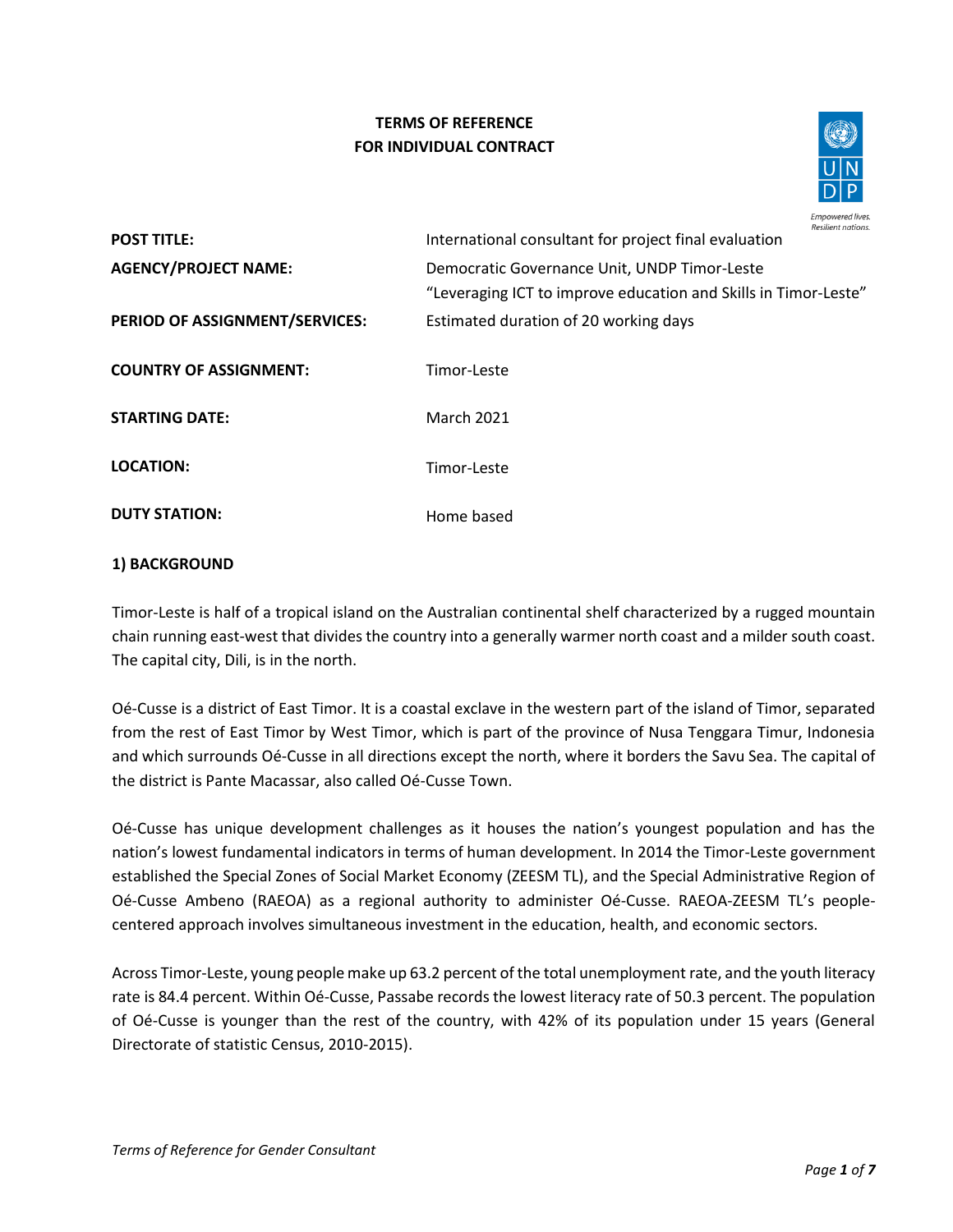In Oé-Cusse, 19,942 students are enrolled in primary schools, 1672 in secondary, 340 in technical and 59 in University. There are currently 607 primary school teachers across 74 primary schools, 75 secondary school teachers across 10 high schools, 18 technical schools' teachers at the on existing vocational training institute, in addition to a branch of a private university (DIT) established as a satellite campus of DIT located in Dili.

The status of education in Oé-Cusse is affected by a lack of skills education in high schools, insufficient educational materials in the national language (Tetum) and access to ICT learning and equipment. These challenges pose a significant barrier to achieving the region's development goals.

### **About the Project**

The Project "*Leveraging ICT to Improve Education and Skills in Timor-Leste*" was launched in 2019 in partnership the government's Region Authority of Oé-Cusse Ambeno (RAEOA), funded by the UN-India Development Partnership fund. The total project budget is \$ 959,129.00 (UN-India's contribution is \$ 881,193.20 and the government contribution is \$77,935.80).

Since 2019, the project has achieved several results within the aim of improving primary and secondary education by providing children and young people in Oé-Cusse with information and communications (ICT) skills and knowledge to prepare them to better address the challenges and opportunities of the local economy.

The first objective of the project is to "improve education quality in Oé-Cusse Region by promoting computer skills to 1007 children at primary school and 4370 young students attending secondary school through the implementation of laboratories for IT innovation and experimentation". To achieve this, the project has installed 10 laboratories: 4 in-house computer labs; 4 robotic labs and 2 mobile computer labs. Additionally, the project has developed curriculum and learning materials in Tetum, Portuguese and English. The project is actively developing student's and teachers' capacities to interact with and use ICT technology by providing access to ICT infrastructure and facilitating educational lessons. Students can apply the knowledge learned through the trainings in their everyday life, to support their schooling and to identify potential academic or occupational pathways.

The second objective of the project is to "enhance child and young people's knowledge on financial education and environmental awareness through the development and implementation of two computer-based educative interactive games in Tetum and Portuguese language". The games will be installed on all procured computers and educate students on environmental problems and solutions and introduce students to the skills and knowledge they need to make informed financial decisions, promoting entrepreneurship early on. Playing the games will directly impact learning outcomes and prepare students to address the challenges and opportunities of the local economy.

A governance mechanism (project board) has established to provide overall guidance and oversight to implement the project. The project has directly implemented by UNDP with extensive involvement of and collaboration with Secretary of Education at RAEOA ZEESM TL and UNICEF Timor-Leste. Coordination with the National Ministry of Education has been promoted through the support of UNICEF. (Details are in the project documents)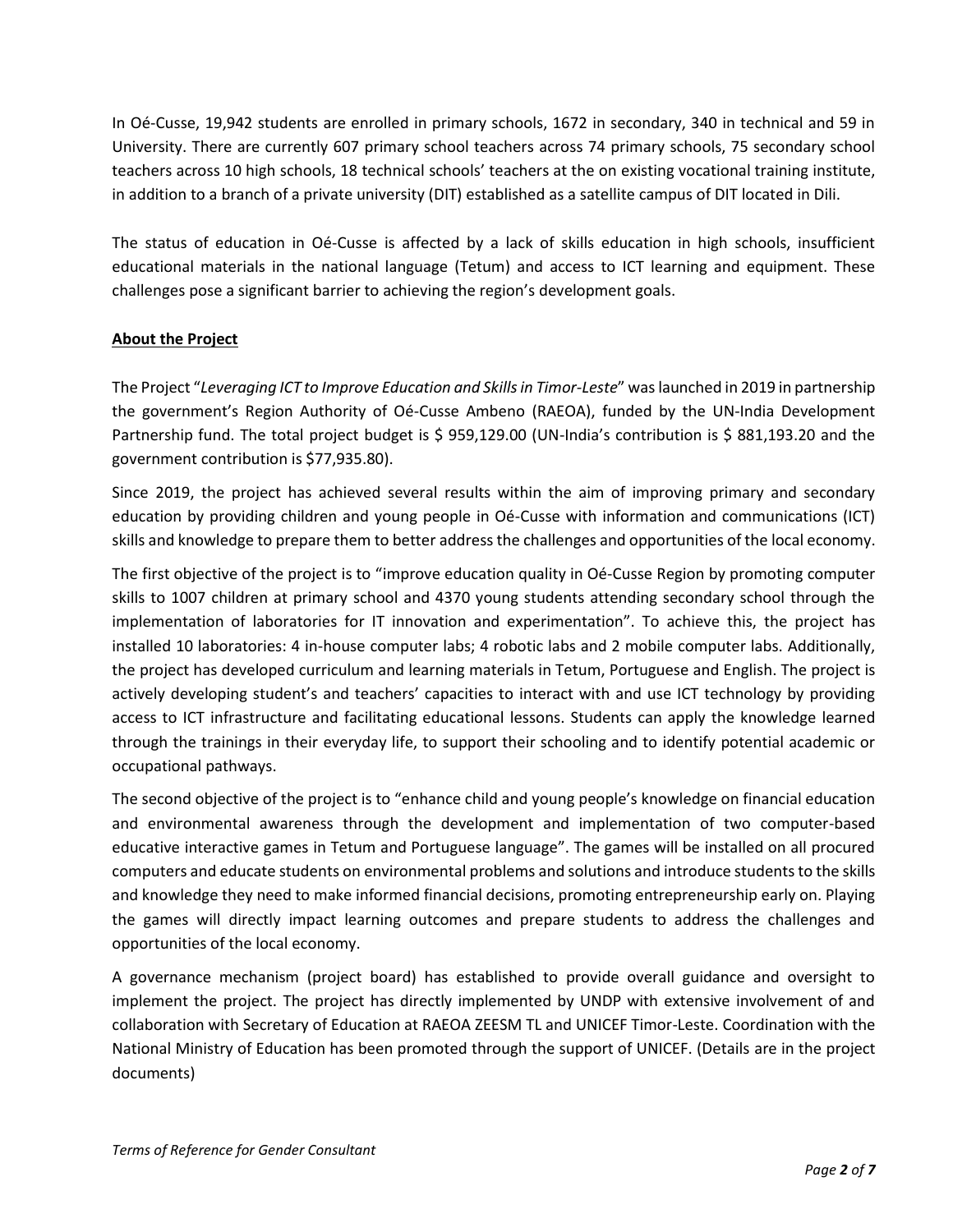## **2) OBJECTIVES OF THE ASSIGNMENT AND SCOPE OF WORK**

UNDP Timor-Leste is looking for an International Consultant to perform the Final Evaluation of the "*Leveraging ICT to Improve Education and Skills in Timor-Leste"* Project.

The overall purpose of the evaluation is to assess the processes and achievements made to draw lessons out of the project implementation. More specifically the evaluation is intended to be forward looking which will capture effectively lessons learned and provide information on the nature, extent and where possible, the effect of the project to the ICT Education in O Oé-Cusse as well as the ICT education policies of the RAEOA's Government, and Ministry of Education, Youth and Sports in Timor-Leste. The emphasis on capturing learning will be critical to understand what has and what has not worked as a guide for future planning.

The specific objectives of this final evaluation are:

- To review progress towards the project's objectives and outcomes,
- To assess the likelihood of the project delivering its intended outputs,
- To identify strengths and weaknesses in design and implementation,
- To identify risks and countermeasures,
- To identify challenges, lessons learned and good practices.

The consultant will report to the CTA and Programme Manager of the Special Administrative Region Authority of Oé-Cusse Ambeno (RAEOA - ZEESM - TL) Project. The scope of work for consultancy will include, but may not be limited to:

- Review all relevant sources of information, such as the project document, logical framework, monthly reports, annual progress reports, files, national curriculum and legal documents, any other materials that the evaluator considers useful for this evidence-based assessment, including the Regional Strategic Plan of Oé-Cusse and Project work plan for 2019, 2020 and 2021.
- Develop an evaluation matrix with evaluation criteria, the related evaluation questions (and, where needed, sub-questions), the data sources required to answer the questions, the data collection and data analysis methods.
- Familiarize themselves with current standings of local development in O Oé-Cusse within the National Development Strategy.
- Frame the evaluation effort using the five criteria of relevance, effectiveness, efficiency, impact, and sustainability. The evaluation must provide evidence-based information that is credible, reliable and useful. The evaluator is expected to follow a participatory and consultative approach ensuring close engagement with government, the local organizations, ICT project team, UNDP senior management team, final beneficiaries, and other key stakeholders.
- Prepare a draft evaluation report providing descriptive overviews, laying out the facts, and lessons learned, and providing conclusions and recommendations and finalize the report upon the feedbacks from the UNDP, project team and government counterparts.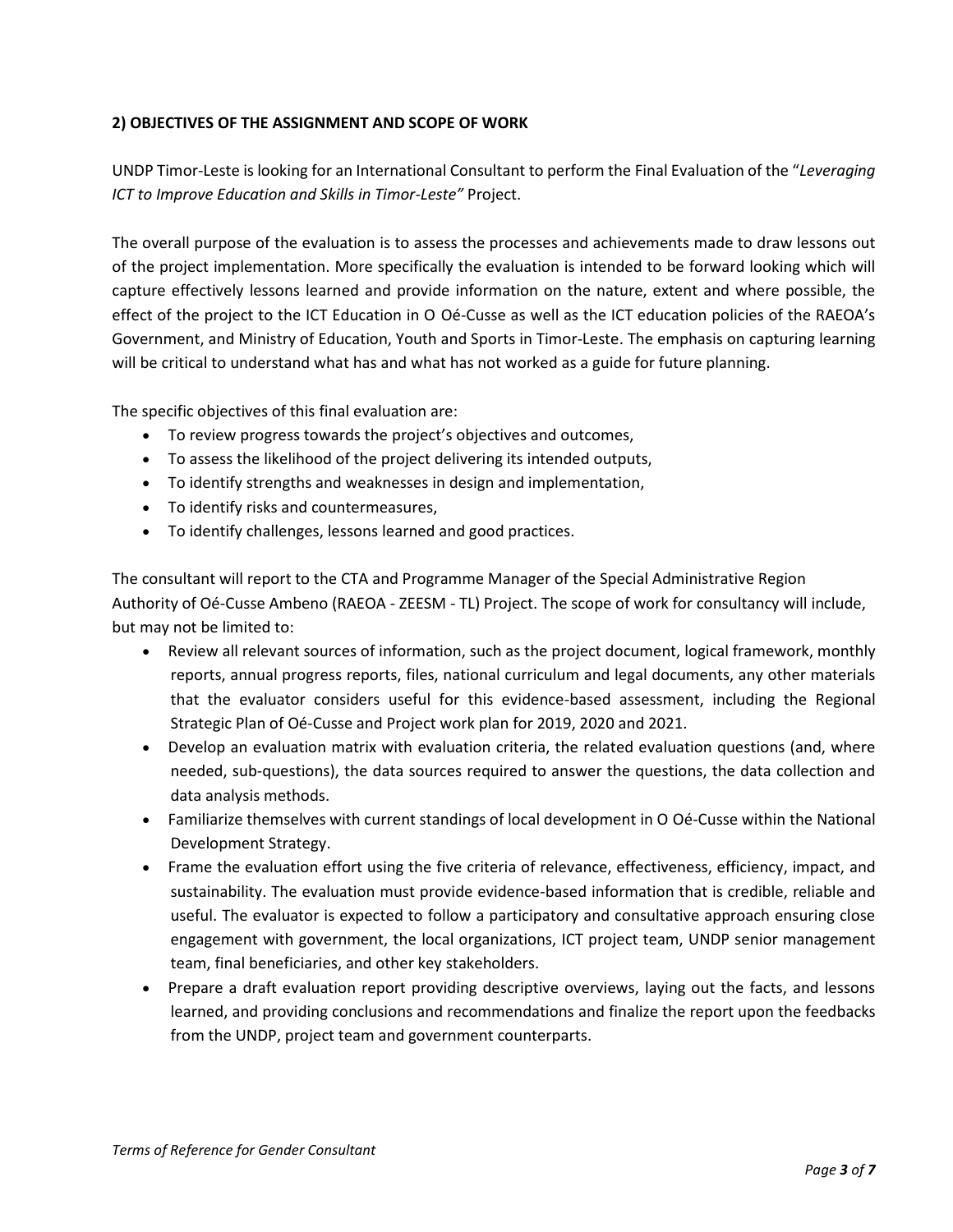### **Evaluation Criteria**

The incumbent will be tasked to conduct the evaluation as per Monitoring, Reporting and Evaluation Systems of the UNDP M&E tools, focusing on five possible areas of evaluation (evaluation criteria): relevance, effectiveness, efficiency, impact, and sustainability. Specific areas of evaluation and evaluation questions are to be developed during the inception phase.

- **Relevance:** compliance of the goals and objectives of the project, including contribution to the Regional Strategic Plan of Oé-Cusse 2019-2023 and ICT curricula reform with the public needs and Government priorities
- **Effectiveness:** compliance of the results achieved as a result of the project implementation with the planned work plans for 2019-2021 and needs of direct and indirect beneficiaries.
- **Efficiency:** achievement of results by as less spending as possible (the ratio of outcomes and the resources needed for their achievement should be defined)
- **Impact:** unforeseen and projected influence including COVID19.
- **Sustainability:** long term influence and impact of the strategy, and capacity development of local governmental partners.

**3) Methodology**. Overall approach and qualitative and quantitative methodology can be given along with possible data sources and collection methods, but this should be flexible and allow for refinement with the evaluation team once engaged. Methodologies for addressing gender-specific issues as well as inclusion of the SDGs should be requested.

## **4). EXPECTED OUTPUTS AND DELIVERABLES**

| <b>Outputs</b>                                                                                                                                                                                                                                                                       | Date           | Approval           |
|--------------------------------------------------------------------------------------------------------------------------------------------------------------------------------------------------------------------------------------------------------------------------------------|----------------|--------------------|
| Delivery 1. Submission and acceptance of evaluation inception report including a<br>Work plan/evaluation schedule, methodology, draft questionnaire, structure of the<br>report                                                                                                      | March 02, 2021 | Program<br>Manager |
| Delivery 2; Submission of first draft evaluation report for comments in line the<br>structure of the report agreed that should include<br>Results of the project implementation, key findings and lessons learned, best<br>practices to be scaled up in other regions of Timor-Leste | March 22, 2021 | Program<br>Manager |
| Delivery 3. Submission and approval of final evaluation report incorporating the<br>feedbacks and comments Project, UNDP and government                                                                                                                                              | March 30, 2021 | Program<br>Manager |

The International Consultant will perform the tasks listed under Section 3 and deliver the following outputs: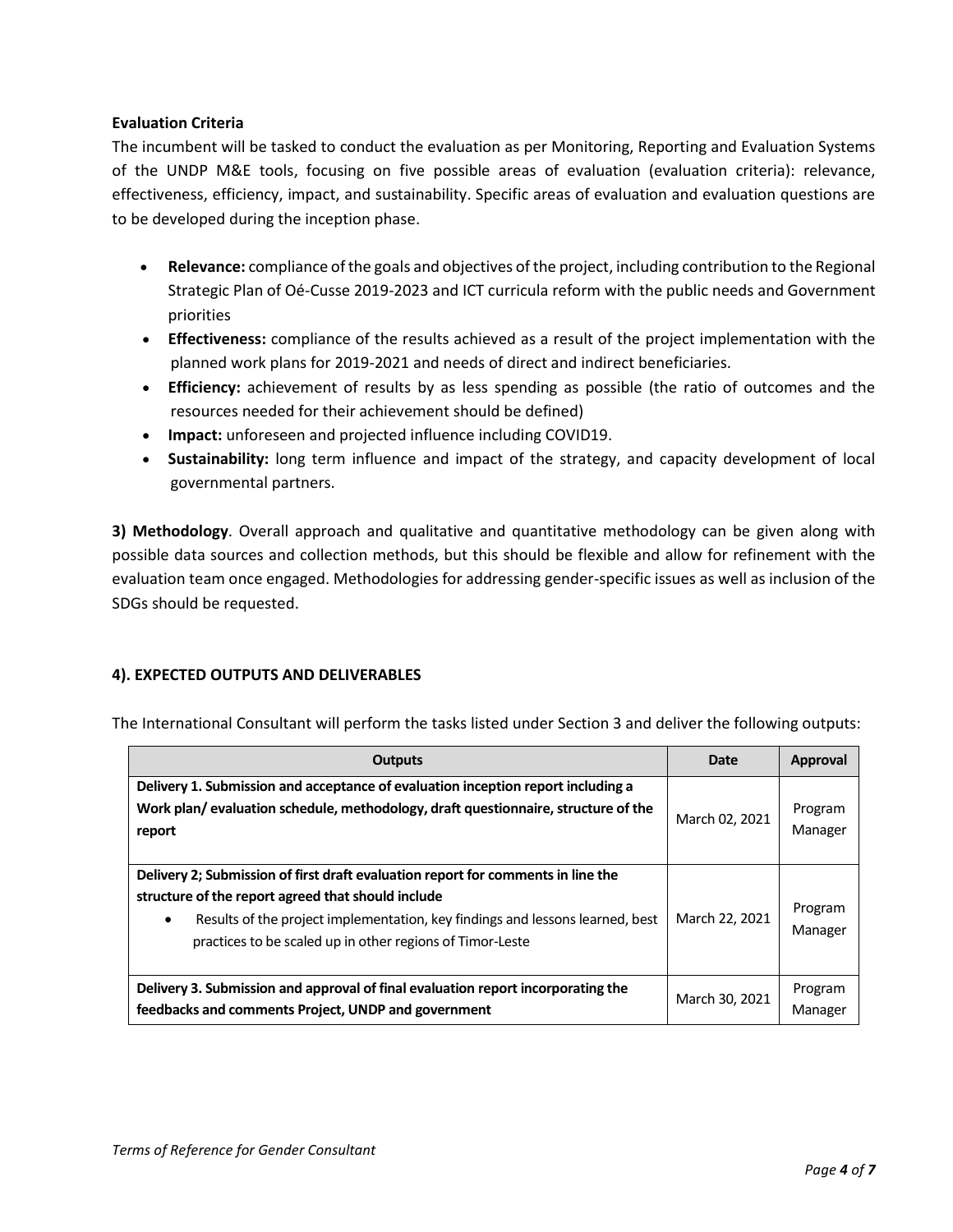### **4) INSTITUTIONAL ARRANGEMENTS**

The Consultant will work remotely to complete this assignment. The Consultant will report directly to the Program Analyst of the Democratic Governance Unit and the Monitor And Evaluation officer at UNDP Timor Leste.

ICT Education project will support the consultant by providing the relevant and key project documents and an updated stakeholder list with contact details (phone and email). The project will support the consultant to liaise with key stakeholders.

### **5) TIME FRAME FOR THE EVALUATION PROCESS**

| Duration: 20 days in total: |               |
|-----------------------------|---------------|
| Evaluation start date:      | 01 March 2021 |
| Evaluation completion date  | 30 March 2021 |

The financial proposal should not include all costs for travels in and out of Timor-Leste, Oé-Cusse and Dili.

### **6) SCOPE OF PRICE PROPOSAL AND SCHEDULE OF PAYMENTS**

#### **Lump Sum Contract**

Schedule of Payment

The payment method will be made based on the delivery of reports with the outputs approved by the Program Manager. The reports will serve as the basis for the payment of the following fees.

Travel arrangements will be coordinated according to the work plan and the project schedule.

| <b>Outputs</b>                                                                                                                                                                                                                                                                       | Date              | Payment |
|--------------------------------------------------------------------------------------------------------------------------------------------------------------------------------------------------------------------------------------------------------------------------------------|-------------------|---------|
| Delivery 1. Inception report that includes work plan, proposed methodology and<br>structure of the report                                                                                                                                                                            | March 02, 2021    | 25%     |
| Delivery 2; Submission of first draft evaluation report for comments in line the<br>structure of the report agreed that should include<br>Results of the project implementation, key findings and lessons learned, best<br>practices to be scaled up in other regions of Timor-Leste | March 22, 2021    | 50%     |
| Delivery 3. Submission and approval of final evaluation report<br>incorporating the feedbacks and comments Project, UNDP and government                                                                                                                                              | March 30, 2021    | 25%     |
| <b>TOTAL</b>                                                                                                                                                                                                                                                                         | <b>FOR PERIOD</b> | 100%    |

### **7) QUALIFICATIONS OF THE SUCCESSFUL INDIVIDUAL CONTRACTOR**

The candidate should match the following criteria:

**Essential:**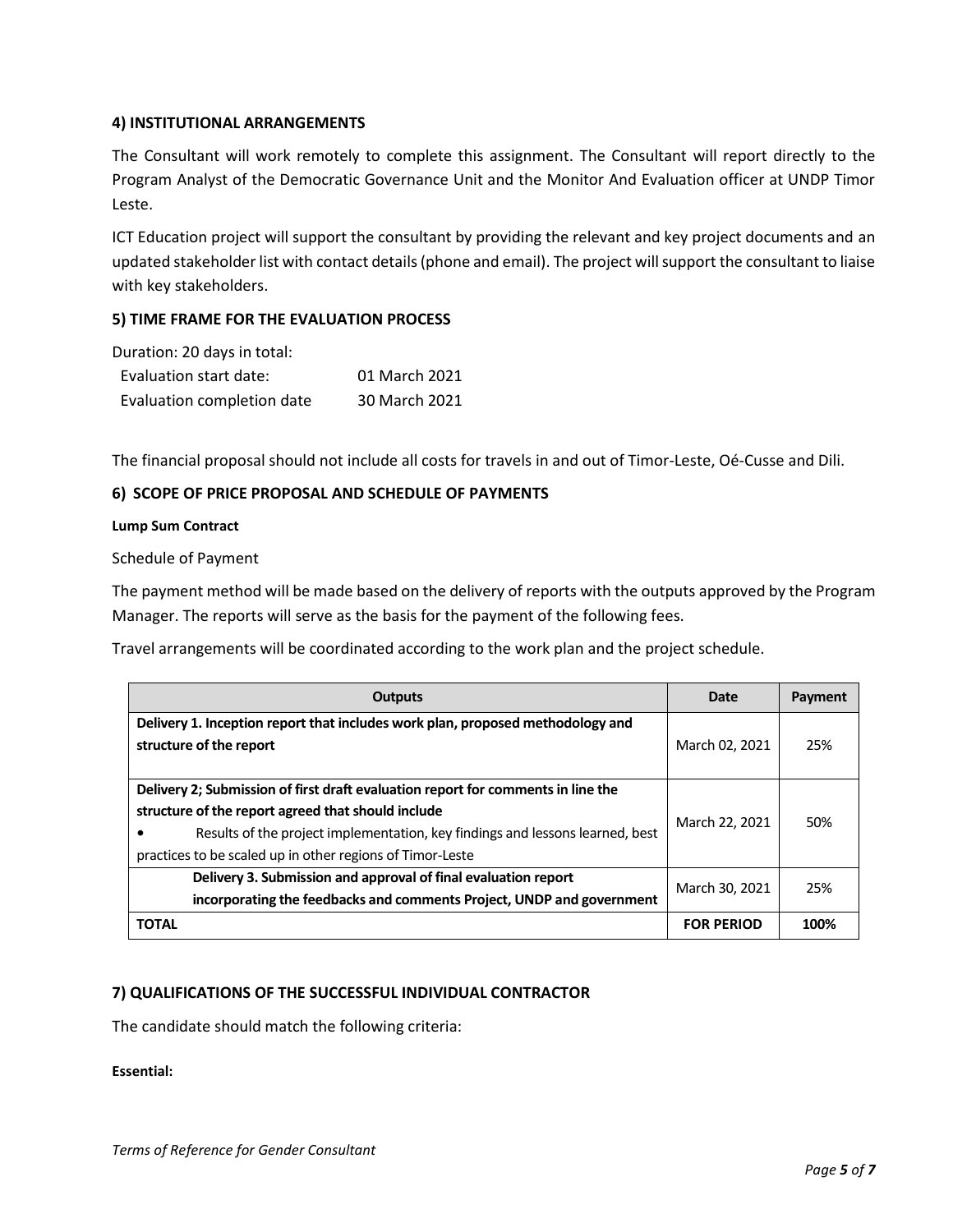- Master's Degree on Information and Communication Technology, Computer Science, social science, Education, Monitoring and Evaluation or related fields (compulsory)
- **EXEC** At least 10 years of experience working on education, education reform, pedagogy, knowledge management, communications in developing countries.
- **•** Previous work experience evaluating projects related to Education including ICT in education,
- Experience in South/South-East Asia and/or Timor-Leste
- Strong interpersonal, oral, and written communication skills in English is imperative; and Ability to work effectively with Microsoft Office and proven reporting experience.

#### **Desirable:**

■ Working knowledge of Tetum and/or Portuguese is an advantage;

### **8) CRITERIA FOR SELECTION OF THE BEST OFFER**

#### **Combined Scoring Method**

The candidates will be evaluated as per Combined Scoring Method, where the qualifications and methodology will be weighted a max. of 70% and combined with the price offer which will be weighted a max of 30%.

Only candidates with at least 49 points of the technical criteria will be considered for financial evaluation.

| <b>Criteria</b>                                                           | Weight | Max.          |
|---------------------------------------------------------------------------|--------|---------------|
|                                                                           |        | <b>Point</b>  |
| <b>Professional:</b>                                                      | 70%    | 70            |
| Degree on ICT, Education, International<br>Master's<br>Cooperation,       | 20%    | 20            |
| Monitoring and Evaluation or related(compulsory);                         |        |               |
| At least 10 years of experience working on education, education reform,   | 20%    | 20            |
| pedagogy, knowledge management, communications in developing              |        |               |
| countries;                                                                |        |               |
| Previous work experience evaluating UNDP/UN agencies/International        | 10%    | 10            |
| donor organization's projects related to Education, ICT literacy, poverty |        |               |
| reduction and/or sustainable local development;                           |        |               |
| Experience in South/South-East Asia and/or Timor-Leste;                   | 10%    | 10            |
| Strong interpersonal, oral and written communication skills in English is | 8%     | 8             |
| imperative                                                                |        |               |
| Working knowledge of Tetum and/or Portuguese is an advantage              | 2%     | $\mathcal{P}$ |
| <b>Financial:</b>                                                         | 30%    | 30            |
| <b>TOTAL</b>                                                              | 100%   | 100           |

### **9) RECOMMENDED PRESENTATION OF OFFER**

The candidate will submit the following documents to demonstrate their qualification:

1. Duly accomplished Letter of Confirmation of Interest and availability;